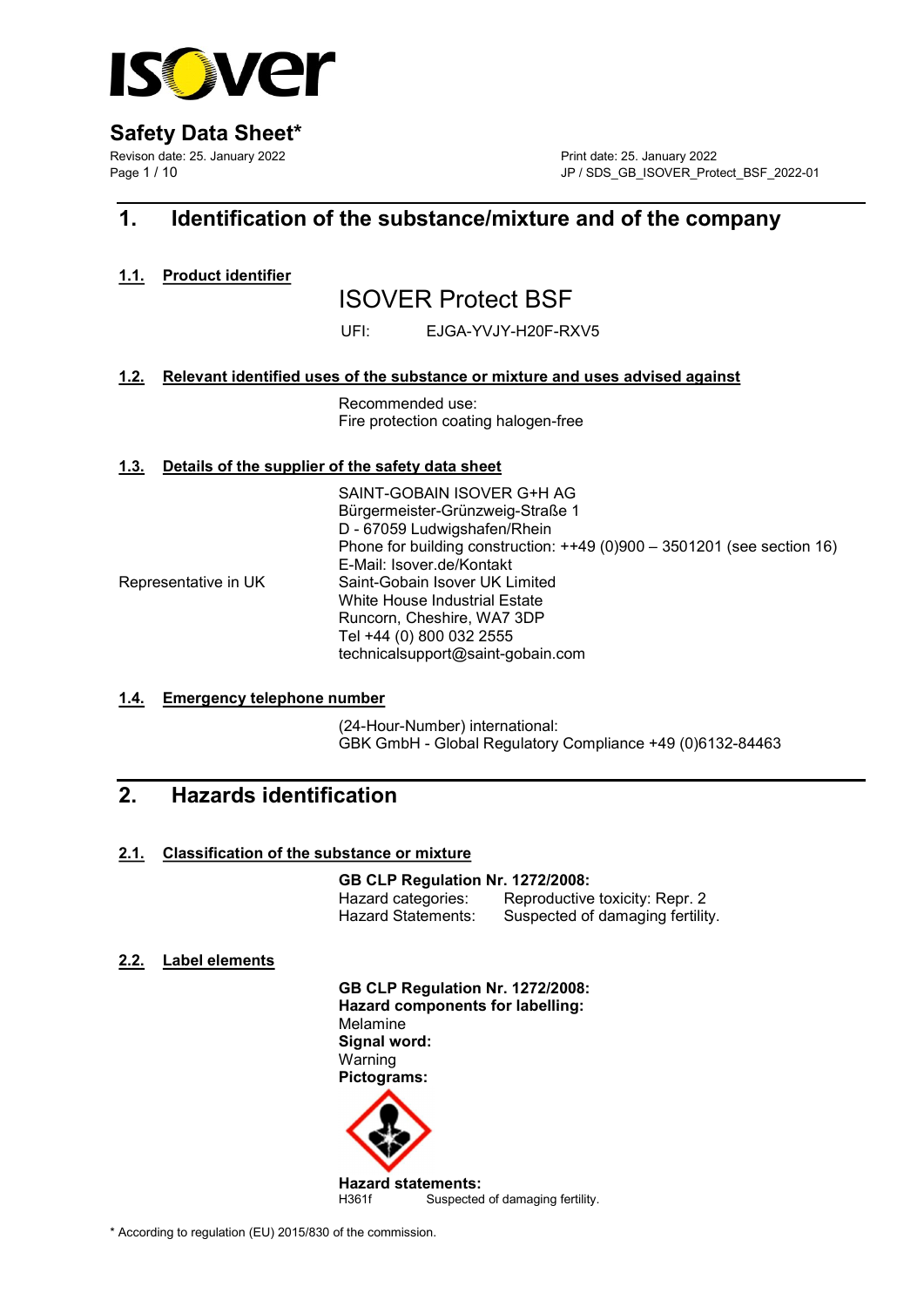Revison date: 25. January 2022<br>
Page 2 / 10<br>
Print date: 25. January 2022<br>
Page 2 / 10

## **Precautionary statements:**<br>P201 Obtain special instru P201 Obtain special instructions before use.<br>P202 Do not handle until all safety precaution

| P <sub>202</sub> | Do not handle until all safety precautions have been read and understood.         |
|------------------|-----------------------------------------------------------------------------------|
| P <sub>280</sub> | Wear protective gloves/protective clothing/eye protection/face protection/hearing |
|                  | protection.                                                                       |
| P308+P313        | If exposed or concerned: Get medical advice/attention.                            |
| P405             | Store locked up.                                                                  |
| P <sub>501</sub> | Dispose of contents/container to in accordance with local and national            |
|                  | regulations.                                                                      |
|                  | Special labeling of certain mixtures:                                             |
| EUH208           | Contains 1,2-benzisothiazol-3(2H)-one, Mixture of: 5-chloro-2-methyl-2H-          |
|                  | isothiazol-3-one [EC no. 247-500-7] and 2-methyl-2H-isothiazol-3-one              |
|                  | [EC no. 220-239-6] (3:1). May produce an allergic reaction.                       |
| EUH211           | Warning! Hazardous respirable droplets may be formed when sprayed. Do not         |
|                  | breathe spray or mist.                                                            |
|                  | Additional advice on labelling                                                    |

The product is labeled in accordance with Regulation (EC) no. 1272/2008 (GHS).

## 2.3. Other hazards

Results of PBT and vPvB assessment: Not applicable.

## 3. Composition/information on ingredients

### 3.2. Mixtures

#### Chemical characterization:

Halogen-, solvent-free and pH-neutral water-based dispersion.

#### Hazardous components:

| <b>CAS No</b> | <b>Chemical name</b>                                                                                                                                                      |                 |                  | Quantity   |  |
|---------------|---------------------------------------------------------------------------------------------------------------------------------------------------------------------------|-----------------|------------------|------------|--|
|               | EC No                                                                                                                                                                     | <b>Index No</b> | <b>REACH No</b>  |            |  |
|               | <b>GHS Classification</b>                                                                                                                                                 |                 |                  |            |  |
| 108-78-1      | <b>Melamine</b>                                                                                                                                                           |                 |                  | $10 - 5\%$ |  |
|               | 203-615-4                                                                                                                                                                 |                 | 01-2119485947-16 |            |  |
|               | Repr. 2; H361f                                                                                                                                                            |                 |                  |            |  |
| 13463-67-7    | titanium dioxide *                                                                                                                                                        |                 |                  | $1 - 5\%$  |  |
|               | 236-675-5                                                                                                                                                                 | 022-006-00-2    | 01-2119489379-17 |            |  |
|               | Carc. 2: H351                                                                                                                                                             |                 |                  |            |  |
| 9004-78-8     | Phenol polyethoxylate                                                                                                                                                     | $1 - 5\%$       |                  |            |  |
|               | 500-013-6                                                                                                                                                                 |                 |                  |            |  |
|               | <b>Acute Tox. 4: H302</b>                                                                                                                                                 |                 |                  |            |  |
| 2634-33-5     | 1,2-benzisothiazol-3(2H)-one                                                                                                                                              | < 0.05 %        |                  |            |  |
|               | 220-120-9                                                                                                                                                                 | 613-088-00-6    | 01-2120761540-60 |            |  |
|               | Acute Tox. 4, Skin Irrit. 2, Eye Dam. 1, Skin Sens. 1, Aquatic Acute 1, Aquatic Chronic 2; H302<br>H315 H318 H317 H400 H411                                               |                 |                  |            |  |
| 13463-41-7    | <b>Pyrithione zinc</b>                                                                                                                                                    | < 0.1 %         |                  |            |  |
|               | 236-671-3                                                                                                                                                                 |                 |                  |            |  |
|               | Acute Tox. 2, Acute Tox. 3, Eye Dam. 1, Aquatic Acute 1, Aquatic Chronic 1; H330 H301 H318<br>H400 H410                                                                   |                 |                  |            |  |
| 55965-84-9    | Mixture of: 5-chloro-2-methyl-2H-isothiazol-3-one [EC no. 247-500-7] and<br>2-methyl-2H-isothiazol-3-one [EC no. 220-239-6] (3:1)                                         |                 |                  |            |  |
|               | 911-418-6                                                                                                                                                                 | 613-167-00-5    | 01-2120764691-48 |            |  |
|               | Acute Tox. 2, Acute Tox. 2, Acute Tox. 3, Skin Corr. 1C, Eye Dam. 1, Skin Sens. 1A, Aquatic<br>Acute 1, Aquatic Chronic 1; H330 H310 H301 H314 H318 H317 H400 H410 EUH071 |                 |                  |            |  |

Full text of H and EUH statements: see section 16.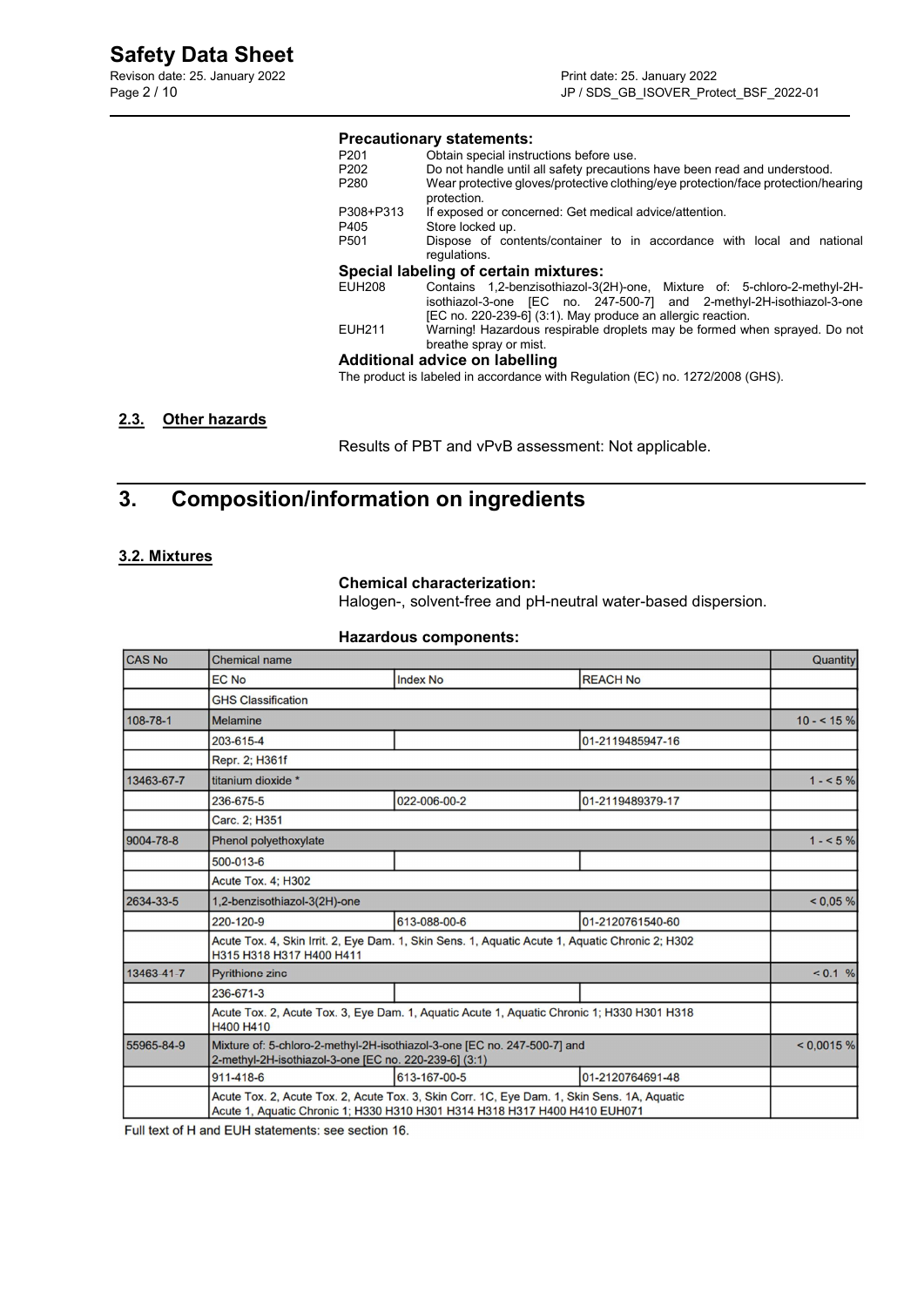Revison date: 25. January 2022 **Print date: 25. January 2022** 

### Specific Conc. Limits, M-factors and ATE

| <b>CAS No</b> | <b>EC No</b>                                                                                                                                                                                                                                                                                                                                                                       | <b>Chemical name</b>                                                                                                              | Quantity   |  |
|---------------|------------------------------------------------------------------------------------------------------------------------------------------------------------------------------------------------------------------------------------------------------------------------------------------------------------------------------------------------------------------------------------|-----------------------------------------------------------------------------------------------------------------------------------|------------|--|
|               | Specific Conc. Limits, M-factors and ATE                                                                                                                                                                                                                                                                                                                                           |                                                                                                                                   |            |  |
| 9004-78-8     | 500-013-6                                                                                                                                                                                                                                                                                                                                                                          | Phenol polyethoxylate                                                                                                             | $1 - 5\%$  |  |
|               |                                                                                                                                                                                                                                                                                                                                                                                    | oral: LD50 = 500 - 2000 mg/kg                                                                                                     |            |  |
| 2634-33-5     | 220-120-9                                                                                                                                                                                                                                                                                                                                                                          | 1,2-benzisothiazol-3(2H)-one                                                                                                      | < 0.05 %   |  |
|               |                                                                                                                                                                                                                                                                                                                                                                                    | oral: ATE = 500 mg/kg Skin Sens. 1; H317: >= 0,05 - 100                                                                           |            |  |
| 13463-41-7    | 236-671-3                                                                                                                                                                                                                                                                                                                                                                          | <b>Pyrithione zinc</b>                                                                                                            | < 0.1 %    |  |
|               | $\lambda$ inhalation: ATE = 0,5 mg/l (vapours); inhalation: ATE = 0,05 mg/l (dusts or mists); oral: ATE =<br>100 mg/kg M acute; H400: M=100<br>M chron.: H410: M=10                                                                                                                                                                                                                |                                                                                                                                   |            |  |
| 55965-84-9    | 911-418-6                                                                                                                                                                                                                                                                                                                                                                          | Mixture of: 5-chloro-2-methyl-2H-isothiazol-3-one [EC no. 247-500-7] and<br>2-methyl-2H-isothiazol-3-one [EC no. 220-239-6] (3:1) | < 0.0015 % |  |
|               | inhalation: $ATE = 0.5$ mg/l (vapours); inhalation: $ATE = 0.05$ mg/l (dusts or mists); dermal: ATE<br>= 50 mg/kg; oral: ATE = 100 mg/kg Skin Corr. 1C; H314: >= 0,6 - 100 Skin Irrit. 2; H315: >=<br>$0.06 - 5.06$ Eye Dam. 1; H318: >= 0.6 - 100 Eye Irrit. 2; H319: >= 0.06 - < 0.6 Skin Sens.<br>$1A$ ; H317: >= 0,0015 - 100<br>M acute: H400: M=100<br>M chron.; H410: M=100 |                                                                                                                                   |            |  |

**Further Information** 

\*) Note 10: The classification as a carcinogen by inhalation applies only to mixtures in powder form containing 1 % or more of titanium dioxide which is in the form of or incorporated in particles with aerodynamic diameter  $\leq$  10  $\mu$ m.

## 4. First aid measures

### 4.1. Description of first aid measures

#### General information:

Remove contaminated clothes and wash before re-use.

#### After inhalation:

 Take affected person to fresh air. In the event of symptoms refer for medical treatment.

#### After contact with skin:

 Wash off with soap and plenty of water. Consult a doctor if skin irritation persists.

#### After contact with eyes:

 Rinse immediately with plenty of water, also under the eyelids, for at least 15 minutes. Remove contact lens. If eye irritation persists, consult a specialist. After ingestion:

 Never give anything by mouth to an unconscious person. Do not induce vomiting. Rinse out mouth and give plenty of water to drink. If symptoms persist, call a physician.

### 4.2. Most important symptoms and effects, bot acute and delayed

Suspected of damaging fertility. May produce an allergic reaction.

### 4.3. Indication of any immediate medical attention and special treatment needed

Treat symptoms.

## 5. Firefighting measures

### 5.1. Extinguishing media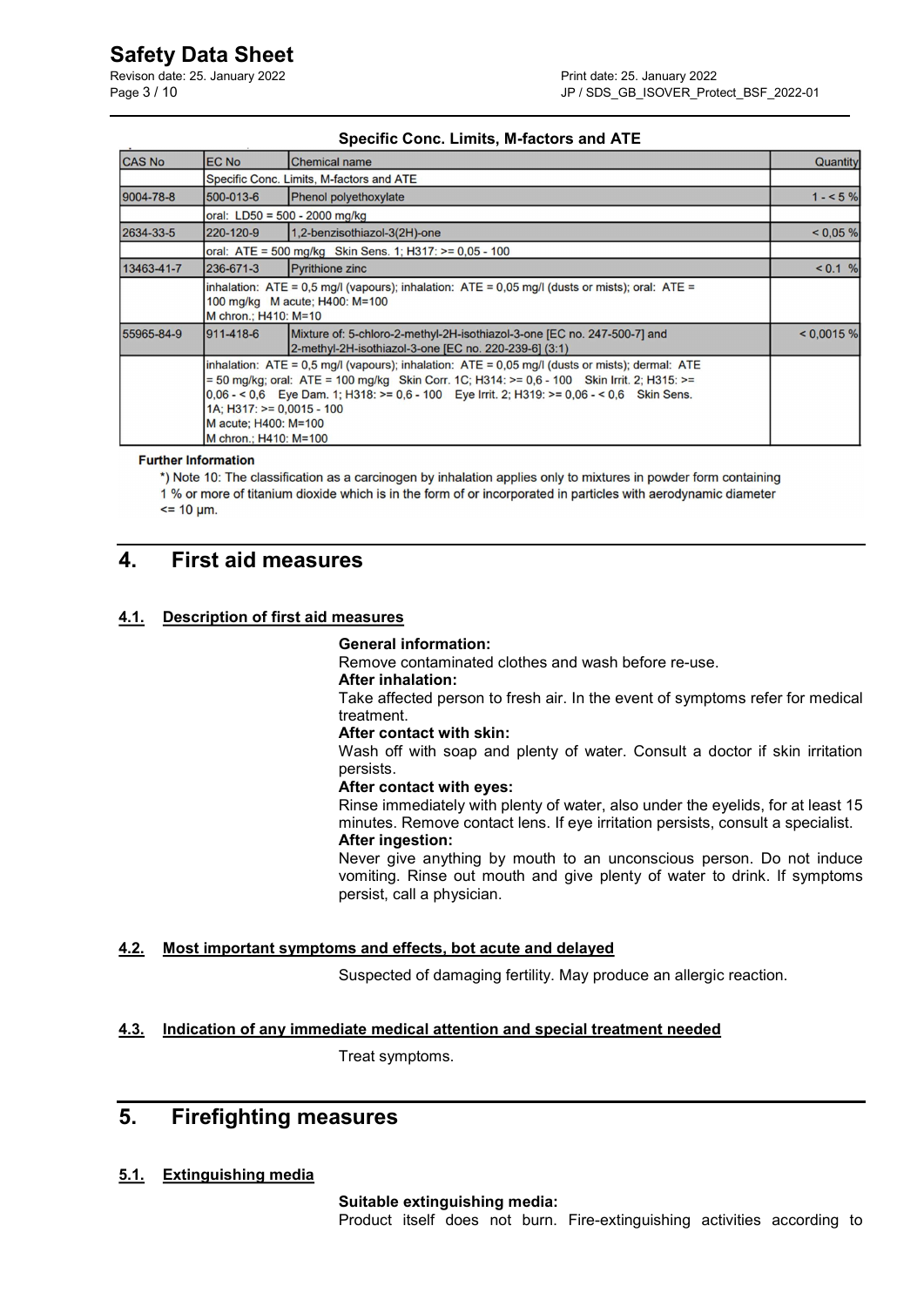Revison date: 25. January 2022 **Print date: 25. January 2022** 

surrounding.

#### 5.2. Special hazards arising from the substance or mixture

No known hazardous decomposition products.

### 5.3. Advice for firefighters

Wear self-contained breathing apparatus and protective suit.

#### Additional information:

 Cool containers at risk with water spray jet. Do not release chemically contaminated water into drains, soil or surface waters. Sufficient measures must be taken to retain water used for extinguishing. Fire residues and contaminated firefighting water must be disposed of in accordance with the local regulations.

## 6. Accidental release measures

#### 6.1. Personal precautions, protective equipment and emergeny procedures

#### General measures:

 Avoid contact with eyes, skin or mucous membrane. Use personal protective clothing. Get unprotected persons to safety. Ensure adequate ventilation. Do not inhale the spray mist and vapours. Use breathing apparatus if exposed to vapours/dust/aerosol.

#### For non-emergency personnel:

Do not breathe aerosol. Avoid contact with skin, eyes and clothing.

#### For emergency responders:

Use personal protective clothing. Remove persons to safety.

#### 6.2. Environmental precautions

Do not discharge into the drains/surface waters/ground water.

### 6.3. Methods and material for containment and cleaning up

#### Other information:

Soak up with inert absorbent material (e.g. sand, silica gel, acid binder, universal binder). Shovel into suitable container for disposal.

#### 6.4. Reference to other sections

Information for disposal see section 13.

## 7. Handling and storage

#### 7.1. Precautions for safe handling

#### Advice on safe handling:

 Ensure adequate ventilation, especially in closed rooms. In case of release of spray mist or aerosol wear suitable respiratory protection and protective clothing.

#### Advice on protection against fire and explosion:

Pay attention to general rules of internal fire prevention.

#### Further information on handling:

Handle in accordance with good industrial hygiene and safety practices.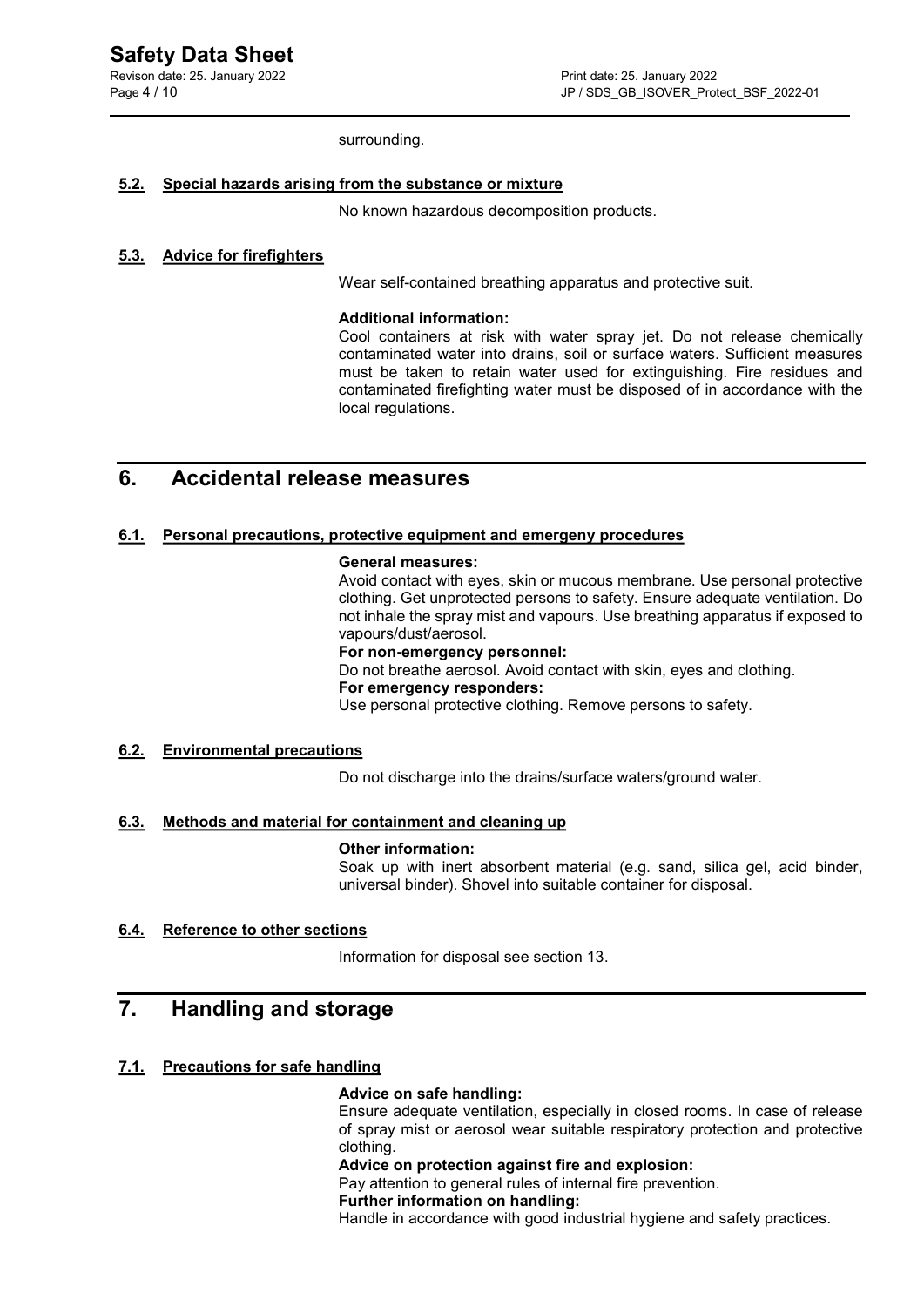### 7.2. Conditions for safe storage, including any incompatibilities

#### Requirements for storage rooms and vessels:

 Keep containers tightly closed in a cool, well-ventilated place. Containers that have been opened must be carefully resealed and kept upright to prevent leakage.

Notes on joint storage:

Keep away from food, drink and animal food.

Further information on storage conditions:

Protect from heat and direct solar radiation. Keep from freezing.

### 7.3. Specific end use(s)

Refer to section: 1.2

## 8. Exposure controls/personal protection

### 8.1. Control parameters

#### **Exposure limits (EH40)**

| <b>CAS No</b>  | <b>Substance</b>                 | ppm | ma/m <sup>3</sup> | fibres/mll | Category         | Origin     |
|----------------|----------------------------------|-----|-------------------|------------|------------------|------------|
| $115 - 77 - 5$ | Pentaerythritol, respirable dust |     |                   |            | <b>TWA (8 h)</b> | <b>WEL</b> |
| 13463-67-7     | Titanium dioxide, respirable     |     |                   |            | TWA(8h)          | <b>WEL</b> |

#### **Additional advice on limit values**

The product contains no relevant quantities of materials with critical values that require monitoring at the workplace.

#### 8.2. Exposure controls

#### Appropriate engineering controls:

Ensure adequate ventilation, especially in confined areas.

#### Protective and hygiene measures:

 Avoid contact with eyes and skin. Wash hands before breaks and immediately after handling the product. When using do not eat, drink or smoke. Take off immediately all contaminated clothing.

#### Eye/face protection:

Protective goggles in the event of risk of splashes.

#### Hand protection:

 Chemical-resistant gloves (EN 374) Protective gloves resistant to chemicals made off viton, minimum coat thickness 0.7 mm, permeation resistance (wear duration) approx. 480 minutes. Follow the recommendations of the glove manufacturer for breakthrough properties especially for workplace conditions involving mechanical stress and contact duration.

#### Skin protection:

### Wear protective clothing.

#### Respiratory protection:

 When working with spray, do not inhale the spray, use breathing apparatus. Filter apparatus, combination filter A – P2.

#### 8.3. Environmental exposure controls

 Do not discharge into the drains/surface waters/ground water. Do not discharge into the subsoil/soil.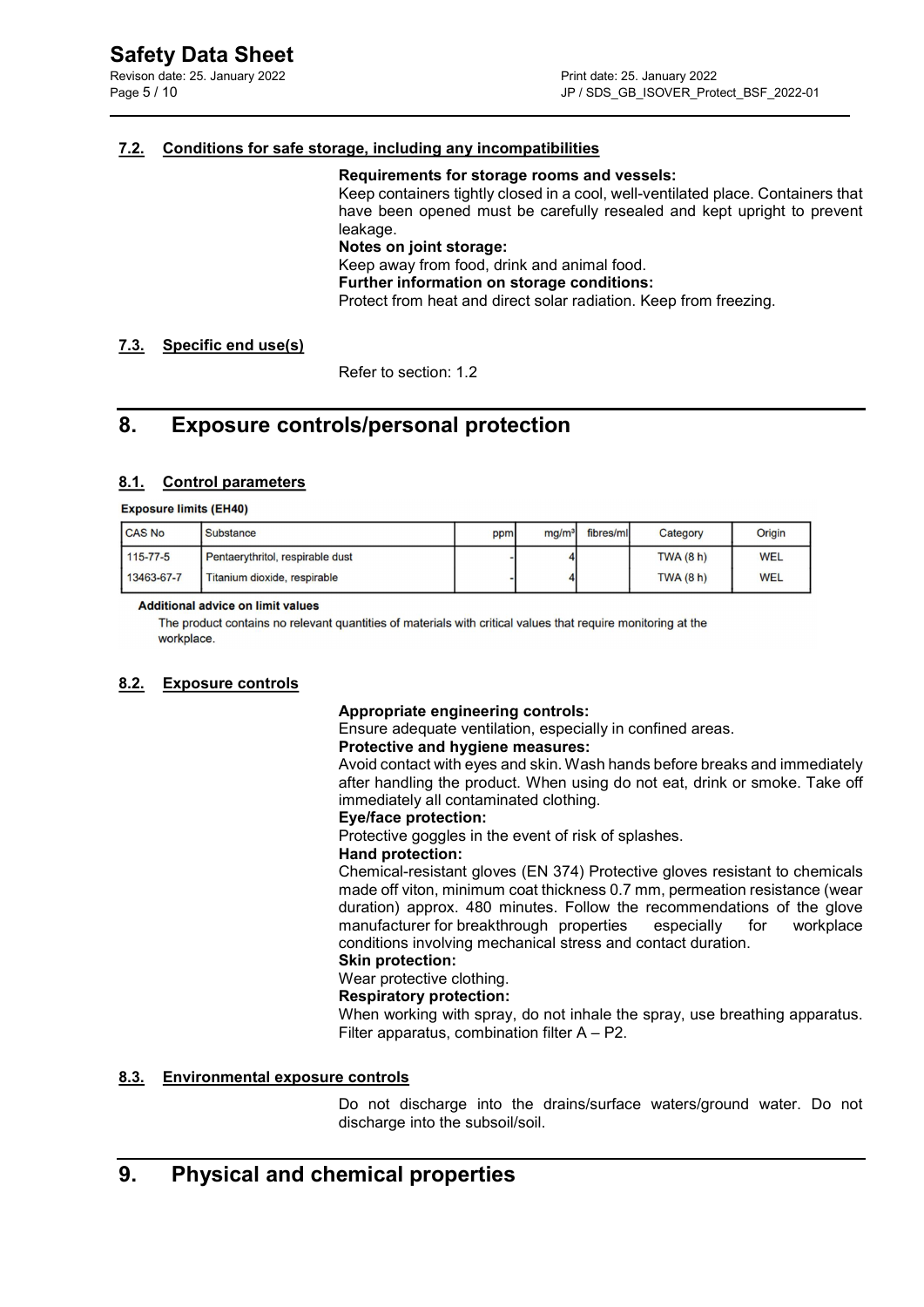Revison date: 25. January 2022<br>
Page 6 / 10<br>
Print date: 25. January 2022<br>
Page 6 / 10

#### 9.1. Information on basic physical and chemical properties

|      |                          | Physical state:                                           | Pasty                                |
|------|--------------------------|-----------------------------------------------------------|--------------------------------------|
|      |                          | Color:                                                    | White                                |
|      |                          |                                                           |                                      |
|      |                          | Odor:                                                     | Mild                                 |
|      |                          | pH-Value (at 20 °C):                                      | $~\sim 8$                            |
|      |                          | Changes in the physical state                             |                                      |
|      |                          | Melting point/freezing point:                             | Not determined                       |
|      |                          | Boiling point or initial boiling point and boiling range: |                                      |
|      |                          |                                                           | Not determined                       |
|      |                          | Flash point:                                              | Not applicable                       |
|      |                          | <b>Explosive properties</b>                               |                                      |
|      |                          | The product is not explosive.                             |                                      |
|      |                          | Auto-ignigion temperature:                                | Not determined                       |
|      |                          | Decomposition temperature:                                | Not determined                       |
|      |                          | <b>Oxidizing properties</b>                               |                                      |
|      |                          | Not fire-promoting.                                       |                                      |
|      |                          | Vapour pressure:                                          | Not determined                       |
|      |                          | Densitiy (at 20 °C):                                      | $\sim$ 1,26 - 1,36 g/cm <sup>3</sup> |
|      |                          | Water solubility:                                         | Completely miscible                  |
|      |                          | Solubility in other solvents                              |                                      |
|      |                          | Not determined.                                           |                                      |
|      |                          | Partition coefficient n-Octanol/Water:                    |                                      |
|      |                          |                                                           | Not determined                       |
|      |                          | Viscosity / dynamic:                                      | 25000 - 27000 mPa·s                  |
|      |                          | (at 20 $°C$ )                                             |                                      |
|      |                          | Viscosity / kinematic:                                    | Not determined                       |
| 9.2. | <b>Other information</b> |                                                           |                                      |
|      |                          | No data available.                                        |                                      |
|      |                          |                                                           |                                      |

## 10. Stability and reactivity

#### 10.1. Reactivity

 $9.2.$ 

Reactivity with the intended use is not associated with any hazards.

## 10.2. Chemical stability

Chemically stable.

## 10.3. Possibility of hazardous reactions

No known hazardous reactions.

10.4. Conditions to avoid:

Not data available.

## 10.5. Incompatible materials

Strong bases.

### 10.6. Hazardous decomposition products

No decomposition if stored and applied as directed.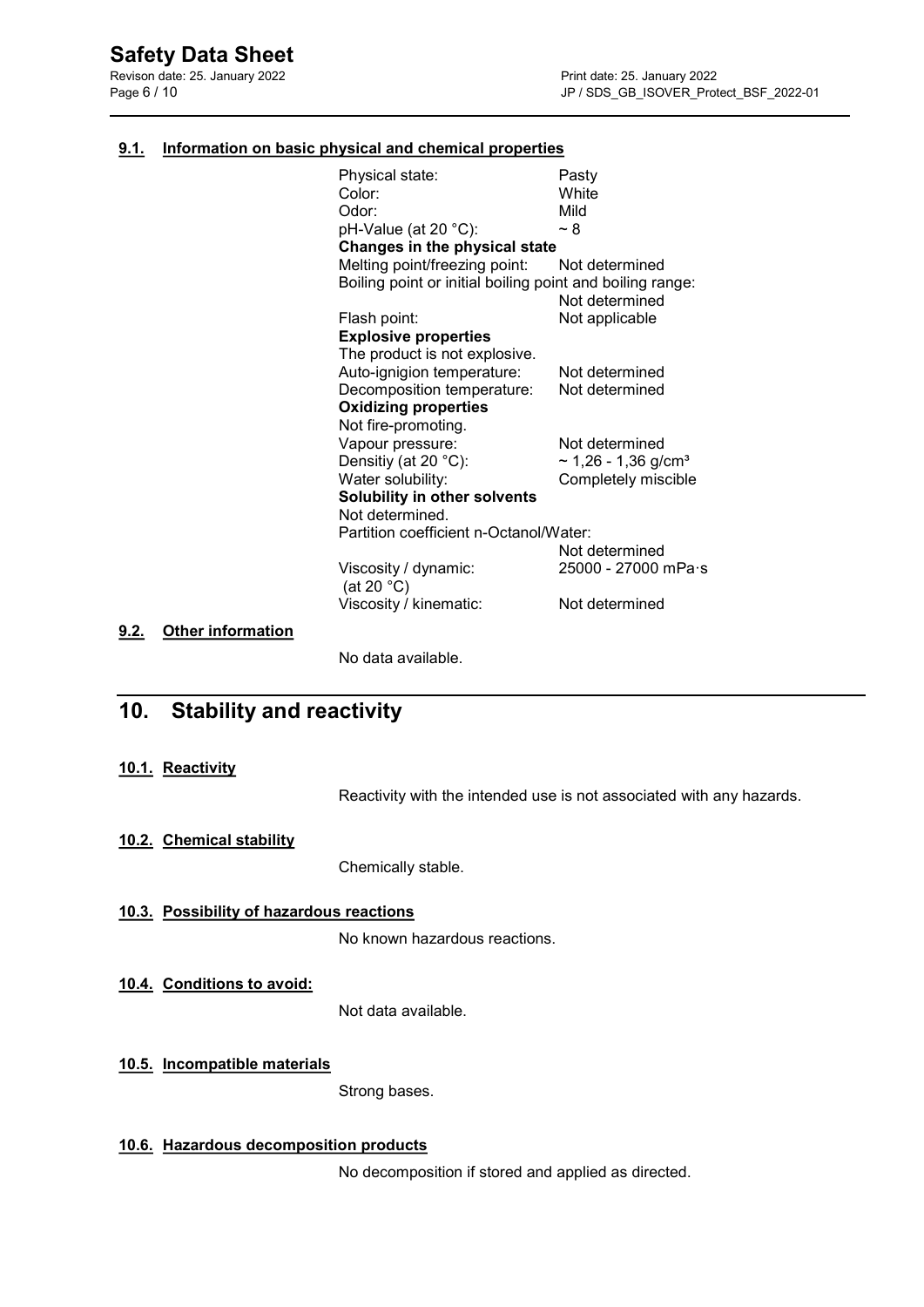## 11. Toxicological information

### 11.1. Information in hazard classes as defined in GB CLP Regulation

Toxicocinetics, metabolism and distribution: No toxicological data available. Acute toxicity: Based on available data the classification criteria are not met.

| <b>CAS No</b> | <b>Chemical name</b>         |                           |             |                                                                                                               |               |               |
|---------------|------------------------------|---------------------------|-------------|---------------------------------------------------------------------------------------------------------------|---------------|---------------|
|               | <b>Exposure route</b>        | <b>Dose</b>               |             | <b>Species</b>                                                                                                | <b>Source</b> | <b>Method</b> |
| 9004-78-8     | Phenol polyethoxylate        |                           |             |                                                                                                               |               |               |
|               | oral                         | <b>LD50</b><br>2000 mg/kg | $500 -$     | Rat                                                                                                           |               |               |
| 2634-33-5     | 1,2-benzisothiazol-3(2H)-one |                           |             |                                                                                                               |               |               |
|               | oral                         | <b>ATE</b><br>mg/kg       | 500         |                                                                                                               |               |               |
| 13463-41-7    | <b>Pyrithione zinc</b>       |                           |             |                                                                                                               |               |               |
|               | oral                         | <b>ATE</b><br>mg/kg       | 100         |                                                                                                               |               |               |
|               | inhalation vapour            | <b>ATE</b>                | $0,5$ mg/l  |                                                                                                               |               |               |
|               | inhalation aerosol           | <b>ATE</b>                | $0,05$ mg/l |                                                                                                               |               |               |
| 55965-84-9    | 220-239-6] (3:1)             |                           |             | Mixture of: 5-chloro-2-methyl-2H-isothiazol-3-one [EC no. 247-500-7] and 2-methyl-2H-isothiazol-3-one [EC no. |               |               |
|               | oral                         | <b>ATE</b><br>mg/kg       | 100         |                                                                                                               |               |               |
|               | dermal                       | <b>ATE</b>                | 50 mg/kg    |                                                                                                               |               |               |
|               | inhalation vapour            | <b>ATE</b>                | $0,5$ mg/l  |                                                                                                               |               |               |
|               | inhalation aerosol           | <b>ATE</b>                | $0,05$ mg/l |                                                                                                               |               |               |

### Irritation and corrosivity

Based on available data, the classification criteria are not met.

## Sensitising effects

 Contains 1,2-benzisothiazol-3(2H)-one, Mixture of: 5-chloro-2-methyl-2H isothiazol-3-one [EC no. 247-500-7] and 2-methyl-2H-isothiazol-3-one [EC no. 220-239-6] (3:1). May produce an allergic reaction.

#### Carcinogenic/mutagenic/toxic effects for reproduction

Suspected of damaging fertility. (Melamine)

 Germ cell mutagenicity: Based on available data, the classification criteria are not met.

 Carcinogenicity: Based on available data, the classification criteria are not met.

#### STOT-single exposure

Based on available data, the classification criteria are not met.

#### STOT-repeated exposure

Based on available data, the classification criteria are not met.

### Aspiration hazard

Based on available data, the classification criteria are not met.

### 11.2. Information on other hazards

Endocrine disrupting properties No data available.

## 12. Ecological information

12.1. Toxicity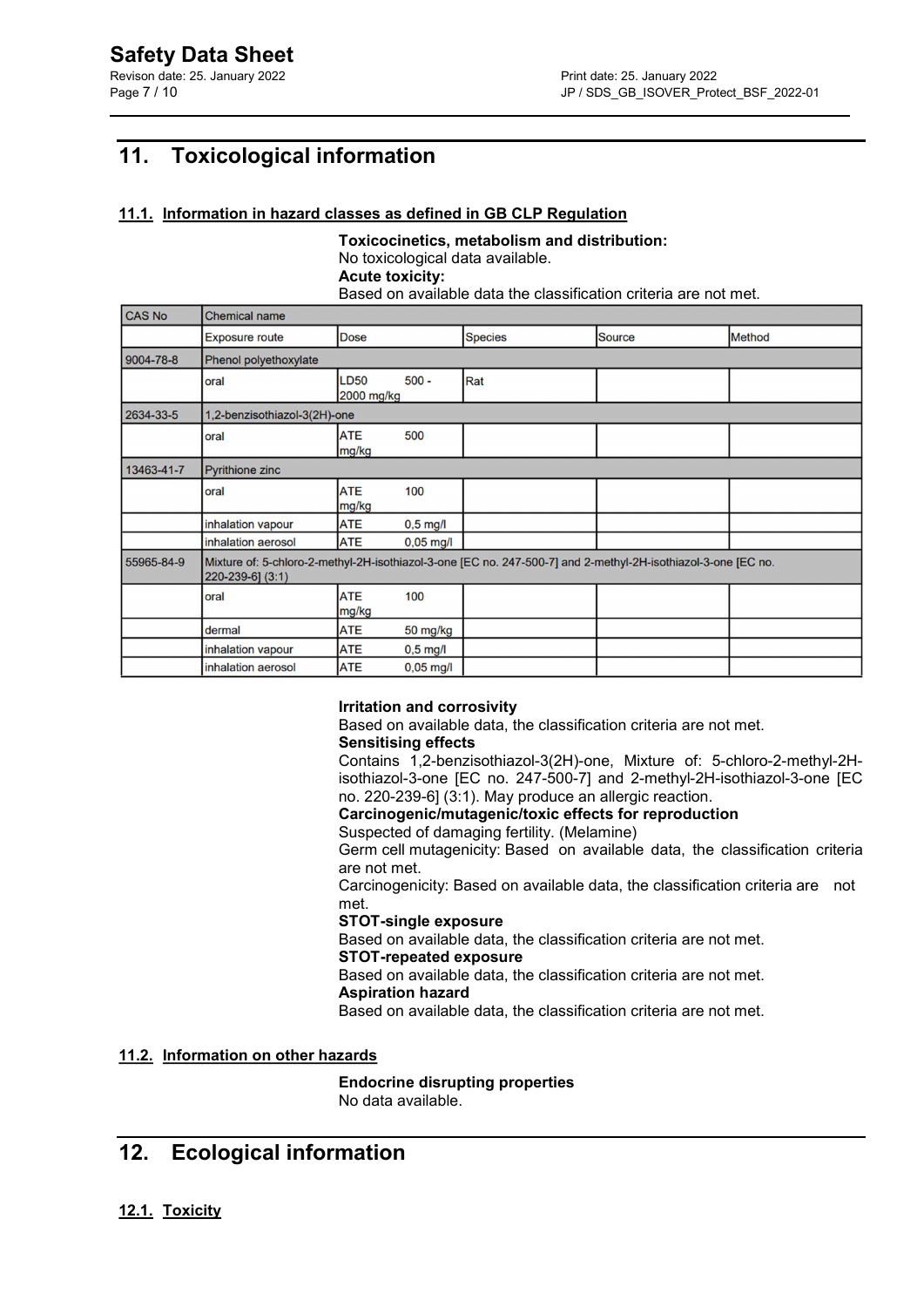Ecological data are not available.

|     | 12.2. Persistence and degradability       |                                                              |
|-----|-------------------------------------------|--------------------------------------------------------------|
|     |                                           | No data available.                                           |
|     | 12.3. Bioaccumulative potential           | No data available.                                           |
|     | <u>12.4. Mobility in soil</u>             |                                                              |
|     |                                           | No data available.                                           |
|     | 12.5. Results of PBT- and vPvB assessment | Not applicable.                                              |
|     | 12.6. Endocrine disrupting properties     |                                                              |
|     |                                           | No data available.                                           |
|     | 12.7. Other adverse effects               |                                                              |
|     | <b>Further information</b>                | No data available.                                           |
|     |                                           | Do not flush into surface water or in sanitary sewer system. |
| 13. | <b>Disposal considerations</b>            |                                                              |

## 13.1. Waste treatment methods

### Disposal recommendations:

 Do not discharge into the drains/surface waters/ground water. The waste code number must be agreed with the disposer / manufacturer / competent authority. Waste disposal according to local regulations.

List of wastes code – residues/unused products: 080415

 WASTES FROM THE MANUFACTURE, FORMULATION, SUPPLY AND USE (MFSU) OF COATINGS (PAINTS, VARNISHES AND VITREOUS ENAMELS), ADHESIVES, SEALANTS AND PRINTING INKS; wastes from MFSU of adhesives and sealants (including waterproofing products); aqueous liquid waste containing adhesives or sealants containing organic solvents or other hazardous substances; hazardous waste.

#### Contaminated packaging

 Empty containers should be taken for local recycling, recovery or waste disposal. Contaminated packagings are to be treated like the product itself. Contaminated packaging should be emptied as far as possible and after appropriate cleansing may be taken for re-use.

## 14. Transport information

## 14.1. UN-Number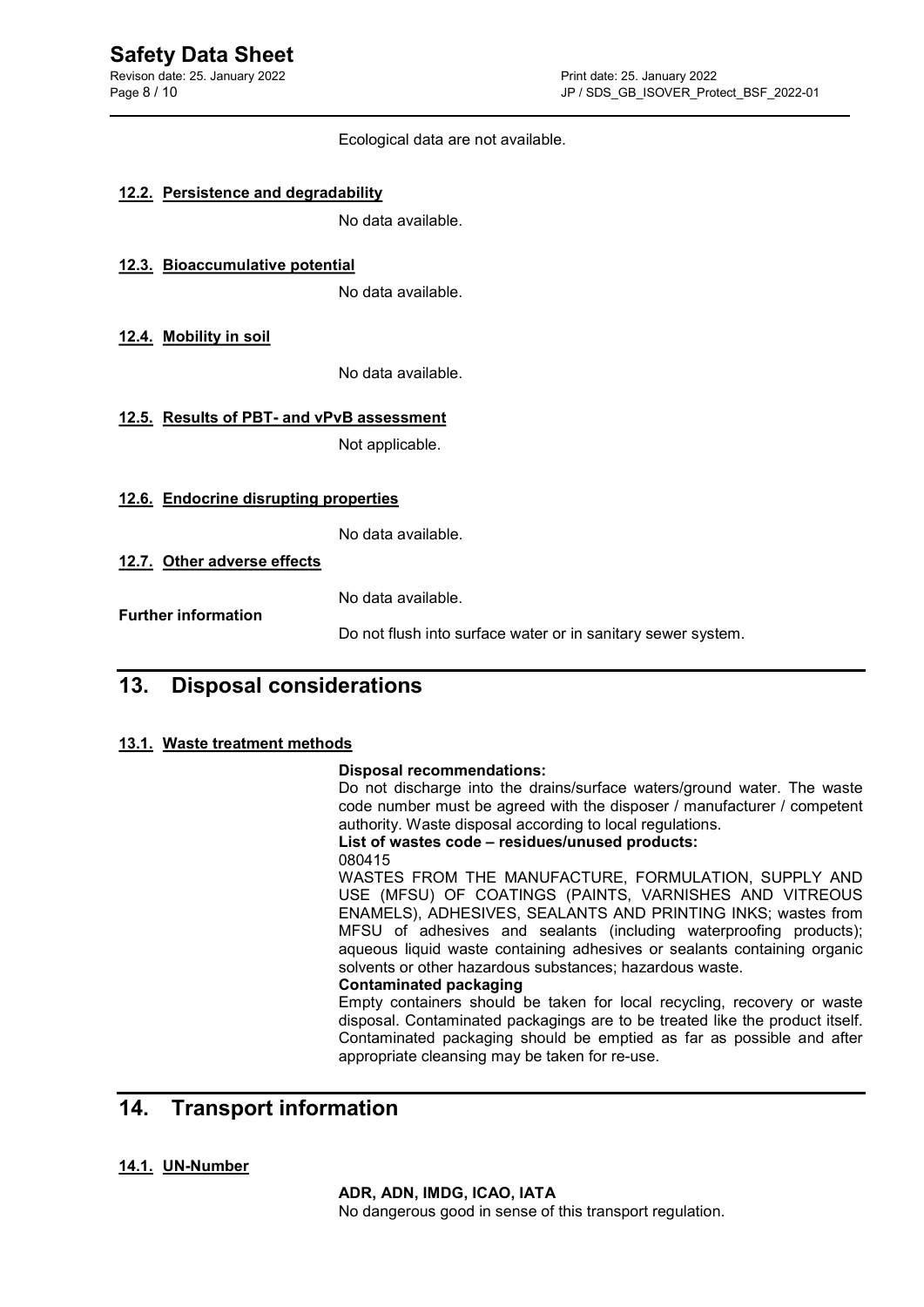Revison date: 25. January 2022 **Print date: 25. January 2022** 

#### 14.2. UN proper shipping name

#### ADR, ADN, IMDG, ICAO, IATA

No dangerous good in sense of this transport regulation.

### 14.3. Transport hazard class(es)

#### ADR, ADN, IMDG, ICAO, IATA

No dangerous good in sense of this transport regulation.

### 14.4. Packaging group:

### ADR, ADN, IMDG, ICAO, IATA

No dangerous good in sense of this transport regulation.

### 14.5. Environmental hazards

Not environmentally hazardous.

- 14.6. Special precautions for user No dangerous good in sense of this transport regulation.
- 14.7. Maritime transport in bulk according to IMO instruments No dangerous good in sense of this transport regulation.

## 15. Regulatory information

#### 15.1. Safety, health and environmental regulations/legislation specific for the substance or mixture

### EU regulatory information

## 2004/42/EG (VOC):

 max. 1% Subcategory acc. to 2004/42/EG: Interior matt walls and ceilings (Gloss <=25@60°) - Water-borne coatings, VOC limit value: 30 g/l Not subject to 2012/18/EU (SEVESO III)

#### National regulatory information:

Employment restrictions:

 Observe restrictions to employment for juveniles according to the 'juvenile work protection guideline' (94/33/EC). Observe employment restrictions under the Maternity Protection Directive (92/85/EEC) for expectant or nursing mothers.

#### Water hazard class (D):

2 - obviously hazardous to water.

#### 15.2. Chemical safety assessment

 Chemical safety assessments for substances in this mixture were not carried out. The contract of the contract of the contract of the contract of the contract of the contract of the contra

## 16. Other Information

The information is based on the current state of our knowledge, but does not constitute a warranty of product characteristics and does not establish a contractual legal relationship.

Relevant H and EUH statements (number and full text) H301 Toxic if swallowed. H302 Harmful if swallowed.